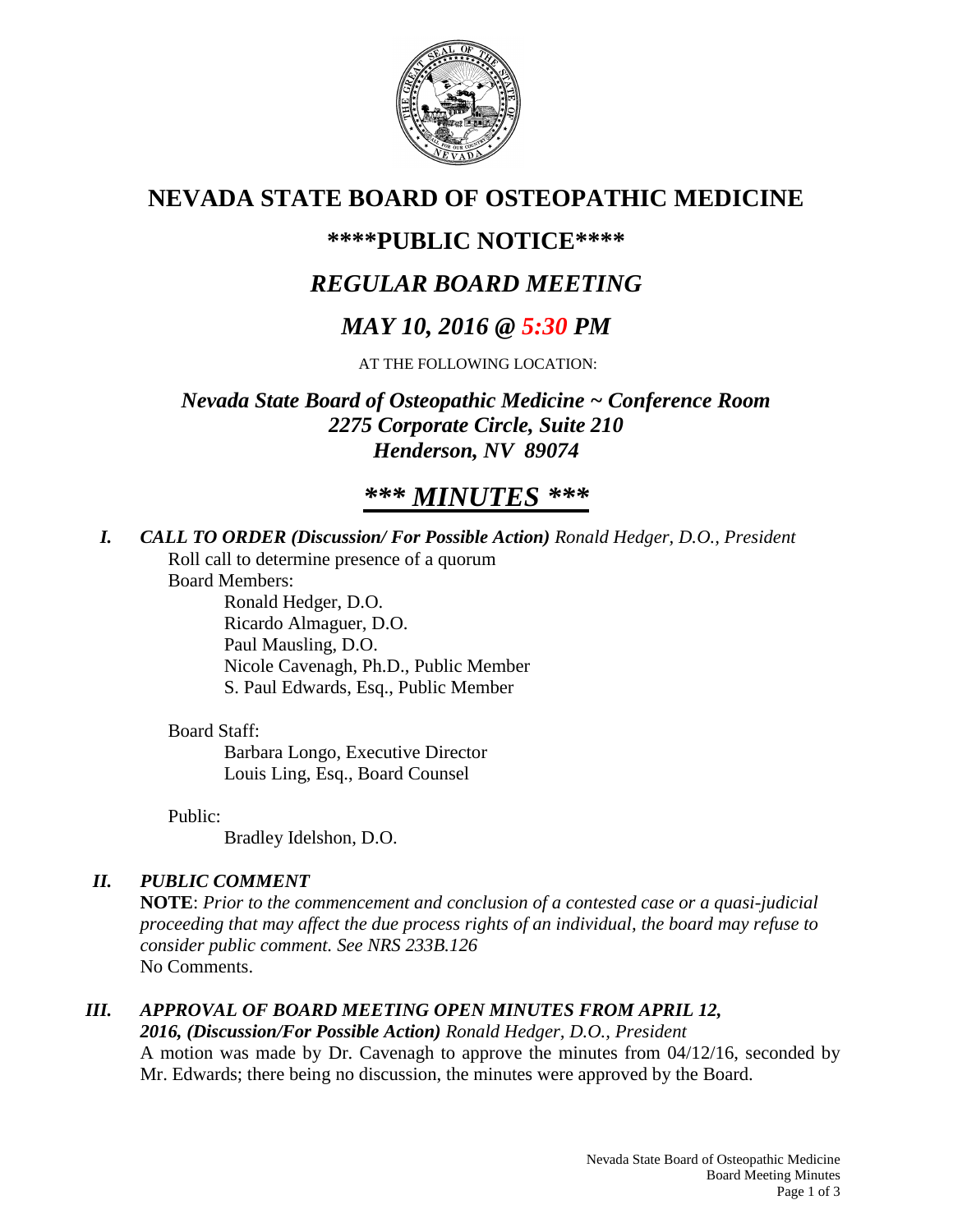### *IV. CONSENT AGENDA TO GRANT LICENSURE FOR OSTEOPATHIC PHYSICIANS & PHYSICIAN ASSISTANTS (Discussion/ For Possible Action) Ronald Hedger, D.O., President*

Under this item the Board may consider the recommendations of the Executive Director and/or President to grant licensure to the below listed applicants. The Board may remove any applicant's name from the consent motion, but may not discuss the contents of the application for licensure without the applicant present following proper notice pursuant to the open meeting law.

Consent agenda to grant FULL LICENSURE to the following applicants:

**Osteopathic Physician Name Specialty** Kenneth Adams, D.O. **Ophthalmology** Wahida Azimi, D.O. **Internal Medicine** Farhanahmed Contractor, D.O. Family Medicine Yakov Gizersky, D.O. - Endorsement Internal Medicine Robert Lang, D.O. **Family Medicine** Atalanta Olito, D.O. – Endorsement Anesthesiology Gabriel Pivawer, D.O. Diagnostic Radiology Mordecai Solomon, D.O. **Internal Medicine** 

Octavian Mihai, PA-C Andrew Kim, D.O. Sarah Nguyen, PA-C Joseph Cerni, D.O.

### **Special Licenses NRS.633.411**:

### **Physician Assistant Supervising Physician**

Rebecca Barnett, PA-C<br>
Lorrie Oksenholt, D.O. Ryan Nokes, PA-C Thomas Zyniewicz, D.O.

Farshad Bozorgnia, D.O. Mountain View Hospital Kang Choi, D.O. Mountain View Hospital Kevin Urmaza, D.O. UNSOM – Family Medicine LV Robert Wills, D.O. Mountain View Hospital Steve Yoo, D.O. UNSOM – Family Medicine LV

A motion was made by Dr. Cavenagh to approve the above licensees, seconded by Mr. Edwards, there being no discussion; the licenses were approved by the Board.

### *V. +FULL LICENSURE FOR OSTEOPATHIC PHYSICIAN BRADLEY IDELSHON D.O., (personal appearance), (Discussion/For Possible Action/Board may go into closed* **session** *pursuant to NRS 241.030 to move to a closed session because the discussion will have to do with this applicant's character, alleged misconduct, professional competence, or similar items). Ronald Hedger, D.O., President*

Dr. Hedger asked Dr. Idelshon if he would like to go into a closed session. He opted for an open session. Dr. Idelshon explained his situation to the Board. He is in a treatment program in California called Pacific Assistant Group. He has met with Mr. Espadero of PRN. Dr. Hedger explained that if he were to move to Nevada he would have to join a program here which would require monitoring. Dr. Idelshon will need to have Pacific Assistant Group send quarterly reports to assure the Board that his is continually going and everything is in good standing. A motion was made by Dr. Hedger to approve an unrestricted license with a quarterly reports sent from Pacific Assistant Group, seconded by Dr. Cavenagh; there being some discussion, and approved unanimously by the Board.

### *VI. + CONSIDERATION/APPROVAL OF REMEDIATION AGREEMENT AND ORDER REGARDING MITCHEL PHILLIPS, D.O., IBM PAUL MAUSLING, D.O.,*